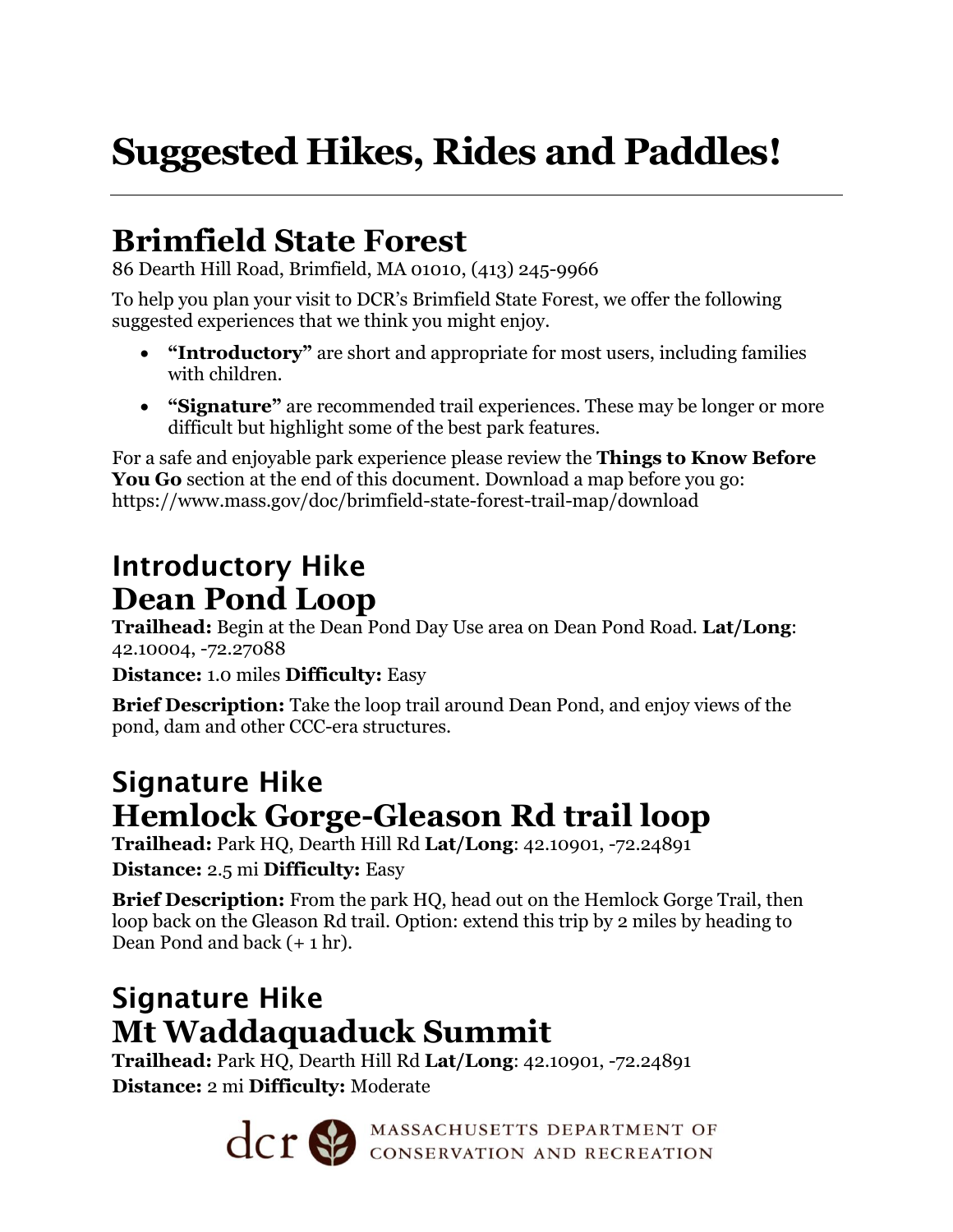**Brief Description:** Take the summit trail from park HQ, out and back through a pleasant forest setting with a good view at the top.

#### Things to Know Before You Go

- **Time, distance, difficulty.** The average hiker pace is estimated at 1.5 miles per hour. Most distances are round-trip. Plan conservatively, start early. Be aware of weather and sunset. Trail difficulty ratings based on ruggedness and gradient are *easy, moderate*, or *difficult*.
- **Wear weather appropriate clothing,** layer for temperature changes. Bring sunblock. Wear appropriate and sturdy footwear.
- **Parking at trailheads.** [Parking fees](https://www.mass.gov/guides/parking-at-massachusetts-state-parks) may apply. Space may be limited. Be courteous to avoid blocking in others. Do not leave valuables in your car.
- **Bring a map and share your plans with someone.**
- **Drinking water** may not be available on site. Bring plenty!
- **Stay on designated trails.** Follow painted blazes and signs if available. Generally, double blazes indicate an intersection or direction change.
- **Pace & group size.** Keep your group together; hike only as fast as your group's slowest hiker or rider. Limit your group size to 12 people or fewer to lessen impacts.
- **Carry-in, carry-out all trash and personal belongings.** Follow the Leave No Trace outdoor ethics. [More information](https://lnt.org/why/7-principles/) here.
- **Know which parks are pet friendly.** Dogs are not permitted in DCR Water Supply Protection areas (such as Quabbin and Wachusett Reservoirs) and certain state parks. Always keep your dog leashed, 10-foot maximum. Always pick up after your dog and dispose of waste properly. [Complete guidelines](https://www.mass.gov/guides/dogs-in-dcr-parks) here.
- **Be aware of hunting seasons.** Wear blaze orange when appropriate. [More](https://www.mass.gov/hunting-regulations)  [information](https://www.mass.gov/hunting-regulations) here.
- **Wear a bicycle helmet** while biking. Riders age 16 and under mustwear a helmet. It is the law. [More information here.](https://www.mass.gov/info-details/massachusetts-law-about-bicycles)
- **Wear your PFD** while boating. A Personal Flotation Device (PFD), or life preserver, must be worn by boaters age 12 and under; and canoeists/kayakers from Sept. 15-May 15. [More information here.](https://www.mass.gov/service-details/boating-safety)
- **Stop Aquatic Hitchhikers.** Prevent the transport of nuisance species. Clean all recreational equipment. It is the law. [More information here.](https://www.mass.gov/doc/stop-aquatic-hitchhikers-handout/download)
- **Be aware some trails may not be well marked, and some may not be identified on a trail map.**